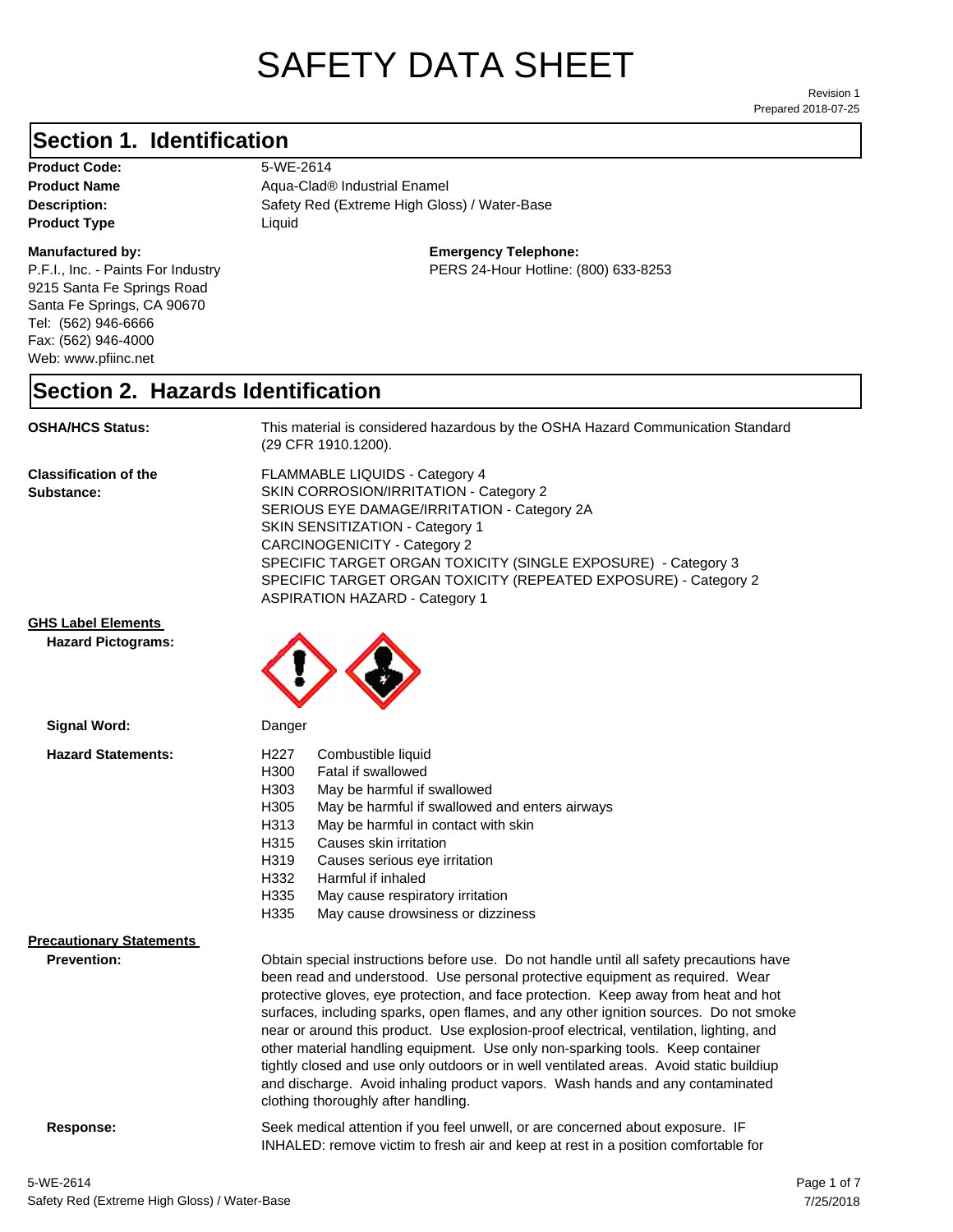| Storage & Disposal:                         | breathing. IF SWALLOWED: contact a poison control center or physician immediately.<br>Do not induce vomiting. IN CASE OF SKIN OR HAIR CONTACT: remove all<br>contaminated clothing, and wash skin with soap and water. If irritation or rash occurs,<br>get medical attention. IF IN EYES: rinse with copious amounts of water for several<br>minutes. Remove contact lenses, if present and easy to do so. If eye irritation persists,<br>seek medical attention.<br>Store in a locked and secure environment. Store in a cool, well ventilated area away<br>from direct sunlight and heat. Dispose of contents and container in accordance with all<br>local, regional, state, and federal regulations.                                                                                                                                                                                                                                                                                                                |
|---------------------------------------------|--------------------------------------------------------------------------------------------------------------------------------------------------------------------------------------------------------------------------------------------------------------------------------------------------------------------------------------------------------------------------------------------------------------------------------------------------------------------------------------------------------------------------------------------------------------------------------------------------------------------------------------------------------------------------------------------------------------------------------------------------------------------------------------------------------------------------------------------------------------------------------------------------------------------------------------------------------------------------------------------------------------------------|
| <b>Supplemental Label</b><br>Elements:      | Ensure adequate ventilation at all times when using this product and when sanding the<br>dried film. Wear an appropriate, NIOSH approved particulate respirator. Follow all<br>respirator manufacturer's directions for proper use. Abrading or sanding this product's<br>dried film may release crystalline silica which has been shown to cause lung damage<br>and may cause cancer following long term exposure. Rags, sandpaper, steel wool,<br>and other abrading materials or waste containing this product may spontaneously<br>combust when improperly disposed of. Product contains solvents which can cause<br>permanent brain and nervous system damage. Intentional misuse by concentrating<br>and inhaling the contents of this product can be harmful or fatal. Do not transfer<br>contents to another container.<br>PROPOSITION 65 WARNING: this product contains chemicals known to the State of<br>California to cause cancer and birth defects or other reproductive harm.<br>FOR INDUSTRIAL USE ONLY. |
| <b>Hazards not otherwise</b><br>classified: | None known.                                                                                                                                                                                                                                                                                                                                                                                                                                                                                                                                                                                                                                                                                                                                                                                                                                                                                                                                                                                                              |

# **Section 3. Composition/Information on Ingredients**

#### Chemical Name / CAS No

Ethylene Glycol Monobutyl Ether 111-76-2 10 to 20% Vapor Pressure: .11 kPa

# **Section 4. First Aid Measures**

| <b>Description of First Aid Measures</b> |                                                                                                                                                                                                                                                                                                                                                                                                                                                                                                                                                                                                                                                                                                                                                                                                                        |
|------------------------------------------|------------------------------------------------------------------------------------------------------------------------------------------------------------------------------------------------------------------------------------------------------------------------------------------------------------------------------------------------------------------------------------------------------------------------------------------------------------------------------------------------------------------------------------------------------------------------------------------------------------------------------------------------------------------------------------------------------------------------------------------------------------------------------------------------------------------------|
| <b>Eye Contact:</b>                      | Immediately flush eyes with copious amounts of water. Remove any contact lenses.<br>Rinse for at least 10 minutes. Get medical attention. Chemical burns must be treated<br>promptly by a physician.                                                                                                                                                                                                                                                                                                                                                                                                                                                                                                                                                                                                                   |
| Inhalation:                              | Remove victim to fresh air and maintain in a rest position comfortable for breathing. If<br>fumes are still present, all rescuers should wear appropriate respirators. If victim<br>exhibits irregular breathing, trained personnel should provide artificial respiration or<br>oxygen. Mouth-to-mouth resuscitation may be dangerous. If necessary, contact a<br>poison control center or physician immediately. If victim is unconscious, place in a<br>recovery position and seek medical help immediately. Maintain an open airway for the<br>victim.                                                                                                                                                                                                                                                              |
| <b>Skin Contact:</b>                     | Wash affected areas with soap and water. Remove contaminated clothing and shoes.<br>Continue to rinse the affected area for at least ten minutes. Get medical attention if<br>discomfort continues. Avoid further exposure in the event of any symptoms or<br>complaints.                                                                                                                                                                                                                                                                                                                                                                                                                                                                                                                                              |
| Ingestion:                               | If product is ingested, contact a poison control center or a physician immediately. Do<br>not induce vomitting. Rinse mouth with water and remove dentures, if any. Remove<br>victim to fresh air and keep at rest in a comfortable position to facilitate breathing. If<br>the victim is conscious and the product has been swallowed, provide small quantities of<br>water to drink. Cease if the victim feels sick, as vomitting may be dangerous.<br>Aspiration hazard if swallowed. This product can enter the lungs and cause damage.<br>If vomitting occurs, the head should be kept low so that vomit does not enter the lungs.<br>Never administer anything by mouth to an unconscious person. If unconscious, place<br>in a recovery position while medical attention is sought. Maintain an open airway for |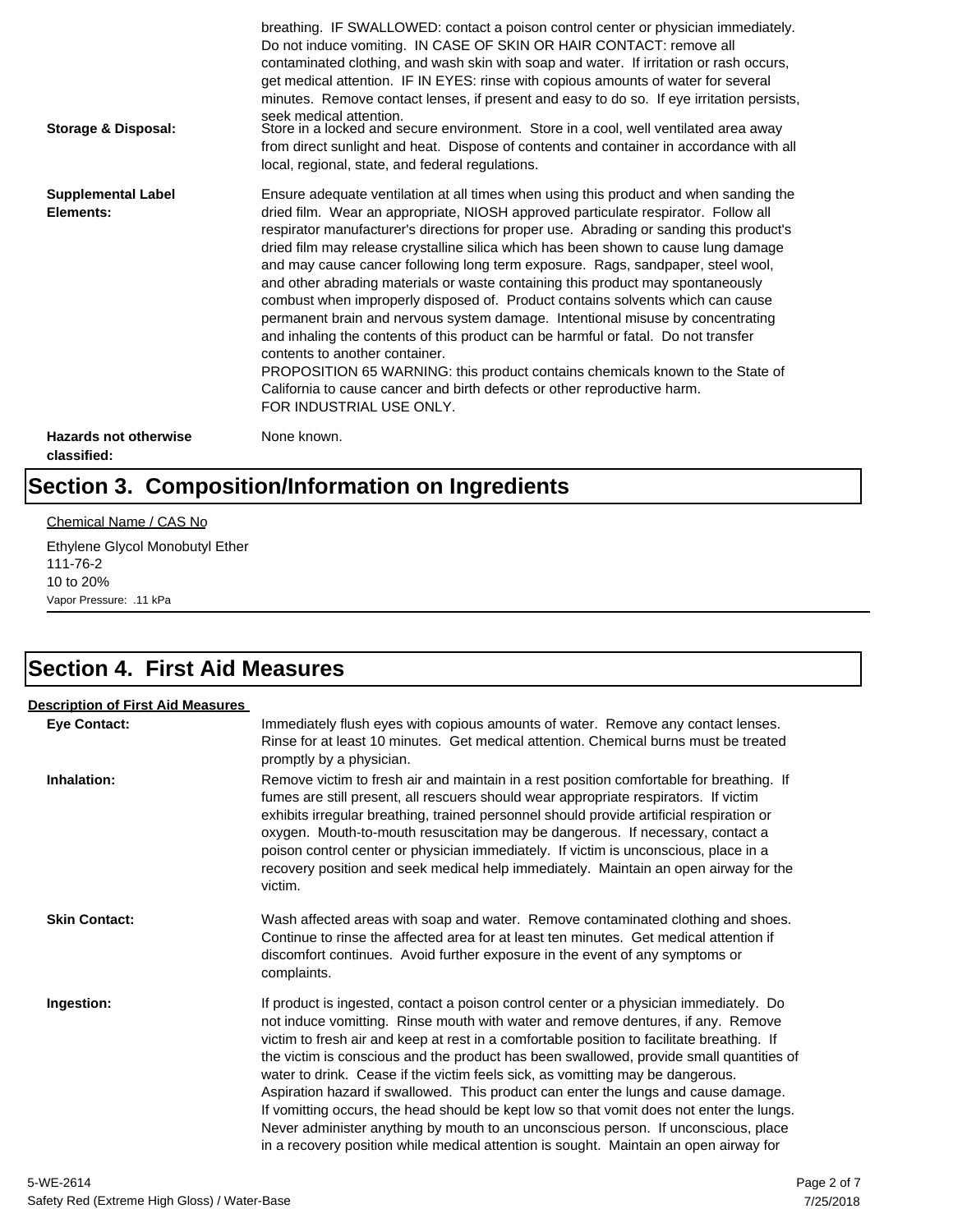|                                                              | the victim.                                                                                                                                                                                                                                                                                                                                                  |  |  |
|--------------------------------------------------------------|--------------------------------------------------------------------------------------------------------------------------------------------------------------------------------------------------------------------------------------------------------------------------------------------------------------------------------------------------------------|--|--|
| <b>Potential Acute Health Effects</b><br><b>Eye Contact:</b> | Causes serious eye irritation.                                                                                                                                                                                                                                                                                                                               |  |  |
| Inhalation:                                                  | Can cause central nervous system depression. May cause drowsiness and dizziness<br>as well as respiratory irritation.                                                                                                                                                                                                                                        |  |  |
| <b>Skin Contact:</b>                                         | Causes skin irritation. May cause an allergic skin reaction.                                                                                                                                                                                                                                                                                                 |  |  |
| Ingestion:                                                   | Can cause central nervous system depression. May be fatal if swallowed and allowed<br>to enter airways. Irritating to mouth, throat and stomach.                                                                                                                                                                                                             |  |  |
| <b>Over-Exposure Signs &amp; Symptoms</b>                    |                                                                                                                                                                                                                                                                                                                                                              |  |  |
| <b>Eye Contact:</b>                                          | Adverse symptoms may include: pain or irritation, watering, redness.                                                                                                                                                                                                                                                                                         |  |  |
| Inhalation:                                                  | Adverse symptoms may include: respiratory tract irritation, coughing, nausea or<br>vomiting, headache, drowsiness or fatigue, dizziness or vertigo, unconsciousness.                                                                                                                                                                                         |  |  |
| <b>Skin Contact:</b>                                         | Adverse symptoms may include: irritation, redness.                                                                                                                                                                                                                                                                                                           |  |  |
| Ingestion:                                                   | Adverse symptoms may include: nausea, vomiting.                                                                                                                                                                                                                                                                                                              |  |  |
|                                                              | Indication of immediate medical attention and special treatment needed                                                                                                                                                                                                                                                                                       |  |  |
| <b>Notes to Physician:</b>                                   | Treat symptomatically. Contact poison treatment specialists if large quantities have<br>been ingested or inhaled.                                                                                                                                                                                                                                            |  |  |
| <b>Specific Treatments:</b>                                  | None specified.                                                                                                                                                                                                                                                                                                                                              |  |  |
| <b>Protection of First Aid</b><br><b>Providers:</b>          | No action should be taken involving any personal risk or without proper training. If<br>fumes are still present, rescuers should wear appropriate respirators or a self<br>contained breathing apparatus. Mouth-to-mouth resuscitation may be dangerous for<br>the first aid provider. Wash all contaminated clothing with soap and water before<br>removal. |  |  |

# **Section 5. Fire Fighting Measures**

| Extinguishing Media                               |                                                                                                                                                                                                                                                                                                                                                                              |
|---------------------------------------------------|------------------------------------------------------------------------------------------------------------------------------------------------------------------------------------------------------------------------------------------------------------------------------------------------------------------------------------------------------------------------------|
| Suitable Media:                                   | Dry chemical, CO2, water spray (fog), foam, dry sand.                                                                                                                                                                                                                                                                                                                        |
| Unsuitable Media:                                 | Do not use water jet.                                                                                                                                                                                                                                                                                                                                                        |
| <b>Specific Hazards:</b>                          | Combustible liquid. Closed containers may explode when exposed to extreme heat as<br>a result of buildup of steam. Keep containers tightly closed and isolate from heat,<br>electrical equipment, sparks, and open flames. No unusual fire or explosion hazards<br>noted.                                                                                                    |
| <b>Special Firefighting</b><br><b>Procedures:</b> | Water may be used to cool closed containers to prevent pressure buildup and possible<br>autoignition or explosion. Evacuate area and fight fire from safe distance. Containers<br>may explode when heated. Firefighters should wear appropriate protective equipment<br>and self-contained breathing apparatus with a full face-piece operated in positive<br>pressure mode. |

# **Section 6. Accidental Release Measures**

| <b>Environmental Precautions:</b>                        | Avoid dispersal of spilled material and runoff from contacting soil, waterways, drains,<br>and sewers. Inform the relevant authorities if the product has caused environmental<br>pollution.                                                                                                                                                                                                              |             |
|----------------------------------------------------------|-----------------------------------------------------------------------------------------------------------------------------------------------------------------------------------------------------------------------------------------------------------------------------------------------------------------------------------------------------------------------------------------------------------|-------------|
| Steps to be Taken if Material<br>is Released or Spilled: | Contain spilled liquid with sand or earth. Do not use combustible materials such as<br>sawdust. Eliminate all ignition sources and use explosion-proof equipment. Place<br>material in a container and dispose of according to local, regional, state, and federal<br>regulations. Ventilate area and remove product with inert absorbent and non-sparking<br>tools. Do not incinerate closed containers. |             |
| <b>Small Spills:</b>                                     | Stop leak if doing so can be done without risk. Remove containers from spill area.<br>Use non-sparking tools. Dilute with water and mop up if water-soluble. If not<br>water-soluble, absorb with inert dry material and place in appropriate waste container.<br>Dispose of via a licensed waste disposal contractor.                                                                                    |             |
| Large Spills:                                            | Stop leak if doing so can be done without risk. Remove containers from spill area.<br>Use non-sparking tools. Approach the release from upwind. Prevent entry into                                                                                                                                                                                                                                        |             |
| 5-WE-2614                                                |                                                                                                                                                                                                                                                                                                                                                                                                           | Page 3 of 7 |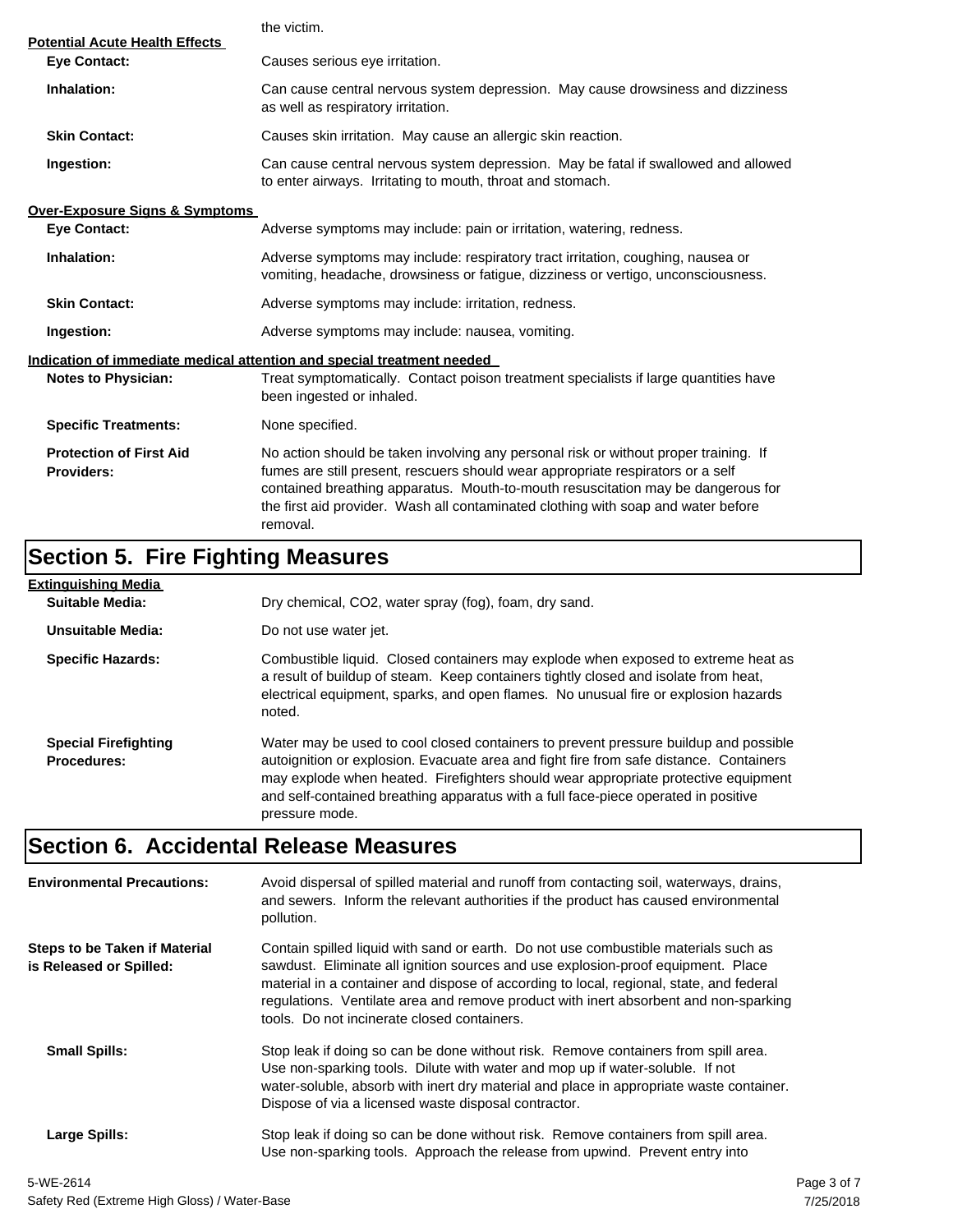sewers, waterways, basements, or confined areas. Wash spillages into an effluent treatment plant or proceed as follows: contain and collect spillage with inert absorbent materials and place in a container for disposal according to local regulations. Dispose of via a licensed waste disposal contractor. See Section 1 for emergency contact information and Section 13 for waste disposal.

# **Section 7. Handling and Storage**

| Handling: | Wash thoroughly after handling. Eating, drinking, and smoking should be prohibited in<br>areas where this material is handled, stored, and processed. Wash hands and face<br>before eating or drinking. Remove contaminated clothing and launder before reuse.<br>Use only with adequate ventilation. Follow all SDS and label precautions even after<br>container is emptied, as it may retain product residues. Avoid breathing fumes, vapors,<br>or mist. Avoid contact with eyes, skin, and clothing. |
|-----------|-----------------------------------------------------------------------------------------------------------------------------------------------------------------------------------------------------------------------------------------------------------------------------------------------------------------------------------------------------------------------------------------------------------------------------------------------------------------------------------------------------------|
| Storage:  | Store in a dry, cool, well ventilated place. Keep container tightly closed while not in<br>use. Isolate from heat, electrical equipment, sparks, and open flame. Do not store<br>above 120 degrees Fahrenheit. Protect from heat, moisture, and foreign materials.                                                                                                                                                                                                                                        |

#### **Section 8. Exposure Controls/Personal Protection**

| Chemical Name / CAS No<br>Ethylene Glycol Monobutyl<br>Ether<br>111-76-2<br>10 to 20%<br>Vapor Pressure: .11 kPa<br><b>Engineering Controls:</b> | <b>OSHA Exposure Limits</b><br>50 ppm<br>Use process enclosures, local exhaust ventilation, or other engineering controls to<br>keep worker exposure to airborne contaminants below any recommended or statutory<br>limits. The engineering controls also need to keep gas, vapor, or dust concentrations<br>below any lower explosive limits. Use explosion-proof ventilation equipment.                                                                                                                                                                                                                                                                                                                                                                                                                             | <b>ACGIH Exposure Limits</b><br>20 ppm | <b>Other Exposure Limits</b> |
|--------------------------------------------------------------------------------------------------------------------------------------------------|-----------------------------------------------------------------------------------------------------------------------------------------------------------------------------------------------------------------------------------------------------------------------------------------------------------------------------------------------------------------------------------------------------------------------------------------------------------------------------------------------------------------------------------------------------------------------------------------------------------------------------------------------------------------------------------------------------------------------------------------------------------------------------------------------------------------------|----------------------------------------|------------------------------|
| <b>Environmental Controls:</b>                                                                                                                   | Emissions from ventilation or work process equipment should be checked to ensure<br>they comply with the requirements of environmental protection legislation. In some<br>cases, fume scrubbers, filters, and other engineering modifications to the process<br>equipment may be required to reduce emissions to acceptable levels.                                                                                                                                                                                                                                                                                                                                                                                                                                                                                   |                                        |                              |
| <b>Respiratory Protection:</b>                                                                                                                   | Use a properly fitted, air-purifying or air-fed respirator complying with an approved<br>standard if a risk assessment indicates this is necessary. Respiratory protection<br>programs that meet OSHA 1910.134 and ANSI Z88.2 requirements must be followed<br>when workplace conditions warrant a respirator's use. A NIOSH/MSHA approved<br>respirator with an organic vapor cartridge may be permissible under circumstances<br>where airborne concentrations are expected to exceed exposure limits. Protection<br>provided by air purifying respirators is limited. Use a positive pressure, air supplied<br>respirator if there is any potential for an uncontrolled release, exposure levels are not<br>known, or in any circumstances where air purifying respirators may not provide<br>adequate protection. |                                        |                              |
| <b>Skin Protection:</b>                                                                                                                          | Use impervious, chemical resistant gloves to prevent prolonged skin contact and<br>absorption of material through the skin. Nitrile or neoprene gloves may afford<br>adequate protection. Personal protective equipment for the body should be selected<br>based on the task being performed and the risks involved, and should be approved by<br>a specialist before handling this product. Where there is a risk of ignition from static<br>electricity, wear anti-static protective clothing. For best protection, the clothing should<br>include anti-static boots, gloves, and overalls. Appropriate footwear should always be<br>used.                                                                                                                                                                          |                                        |                              |
| <b>Eye Protection:</b>                                                                                                                           | Safety eyewear, such as splash goggles or a full face shield, should be worn at all<br>times to protect against splashes of liquids.                                                                                                                                                                                                                                                                                                                                                                                                                                                                                                                                                                                                                                                                                  |                                        |                              |
| <b>Hygienic Measures:</b>                                                                                                                        | Wash thoroughly with soap and water before eating, drinking, or smoking. Remove<br>contaminated clothing immediately and launder before reuse.                                                                                                                                                                                                                                                                                                                                                                                                                                                                                                                                                                                                                                                                        |                                        |                              |

### **Section 9. Physical and Chemical Properties**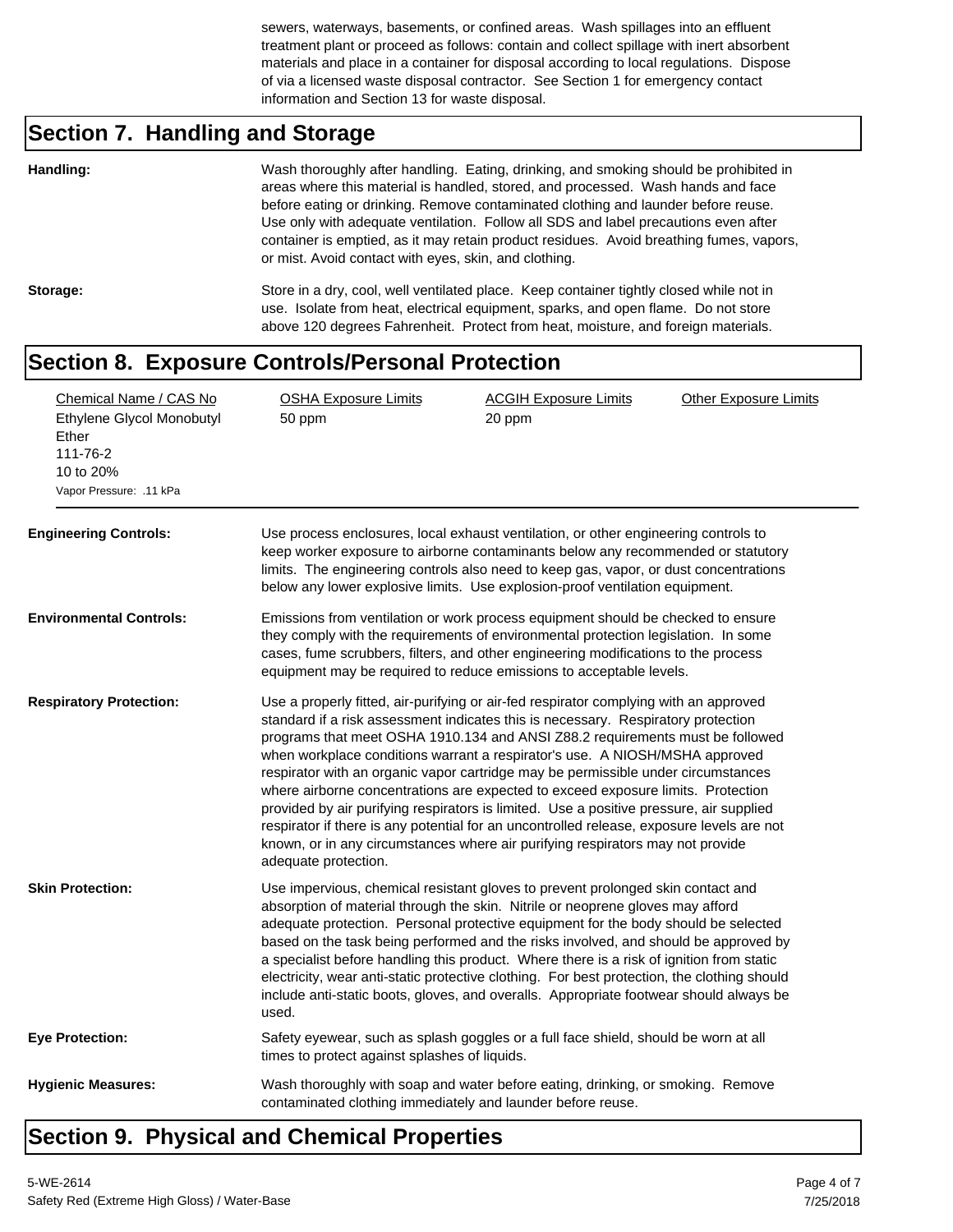| Physical State:           | Liquid                      |
|---------------------------|-----------------------------|
| Odor:                     | Solvent odor                |
|                           |                             |
| Vapor Density             | Heavier than air            |
| Vapor Density             | 3.95                        |
| Vapor Pressure            | 8 mmHg                      |
| Evaporation Rate          | Slower than ether           |
| Boiling Point             | 171 C                       |
| Specific Gravity (SG)     | 1.071                       |
| Material VOC (Lb / Gal)   | 1.35                        |
| Material VOC $(g/L)$      | 162.02                      |
| Coating VOC (Lb/Gal)      | 2.83                        |
| Coating VOC (g/L)         | 338.79                      |
| Flash Point:              | 61 Celsius (142 Fahrenheit) |
| Autoignition:             | Not available               |
| LEL: L                    | $1.1\%$                     |
| UEL:                      | 10.6%                       |
| Partition Coefficient.    | Not available               |
| n-octanol/water:          |                             |
| Auto-ignition temperature | Not available               |
|                           |                             |

#### **Section 10. Stability and Reactivity**

| <b>Conditions to Avoid:</b>      | Avoid temperatures above 120 degrees Fahrenheit. Avoid all possible sources of<br>ignition. Do not pressurize, cut, weld, braze, drill, or expose containers to heat. Do not<br>allow vapor to accumulate in low or confined areas. Avoid contact with strong acid and<br>strong bases. |
|----------------------------------|-----------------------------------------------------------------------------------------------------------------------------------------------------------------------------------------------------------------------------------------------------------------------------------------|
| Incompatibility:                 | Incompatible with strong oxidizing agents.                                                                                                                                                                                                                                              |
| <b>Hazardous Decomposition:</b>  | By open flame, carbon monoxide and carbon dioxide. When heated to decomposition,<br>product emits acrid smoke and irritating fumes. Contains solvents which may form<br>carbon monoxide, carbon dioxide, and formaldehyde.                                                              |
| <b>Hazardous Polymerization:</b> | Will not occur under normal conditions.                                                                                                                                                                                                                                                 |
| Stability:                       | The product is stable.                                                                                                                                                                                                                                                                  |

#### **Section 11. Toxicological Information**

#### **Eye Contact: Skin Contact:** Prolonged or repeated skin contact may cause irritation. Allergic reactions are possible. **Inhalation:** Harmful if inhaled. High gas, vapor, mist, or dust concentrations may be harmful if inhaled. Avoid breathing fumes, spray, vapors, or mist. May cause headaches and dizziness. High vapor concentrations are irritating to the eyes, nose, throat, and lungs. Prolonged or excessive inhalation may cause respiratory tract irritation. **Ingestion:** Harmful or fatal if swallowed. Aspiration hazard if swallowed; can enter lungs and cause damage. **Chronic Hazards:** High concentrations may lead to central nervous system effects (drowsiness, dizziness, nausea, headaches, paralysis, burred vision) and damage. Reports have associated repeated and prolonged occupational overexposure to solvents with permanent brain and nervous system damage. Contains carbon black pigment. Chronic inflammation, lung fibrosis, and lung tumors have been observed in experimental tests involving rats exposed to excessive concentrations of carbon black and several insoluble dust particles for long periods of time. Tumors have not been observed in other species under similar circumstances. Epidemiological studies of North American workers show no evidence of clinically significant negative health **Effects of Over-Exposure** Causes serious eye irritation.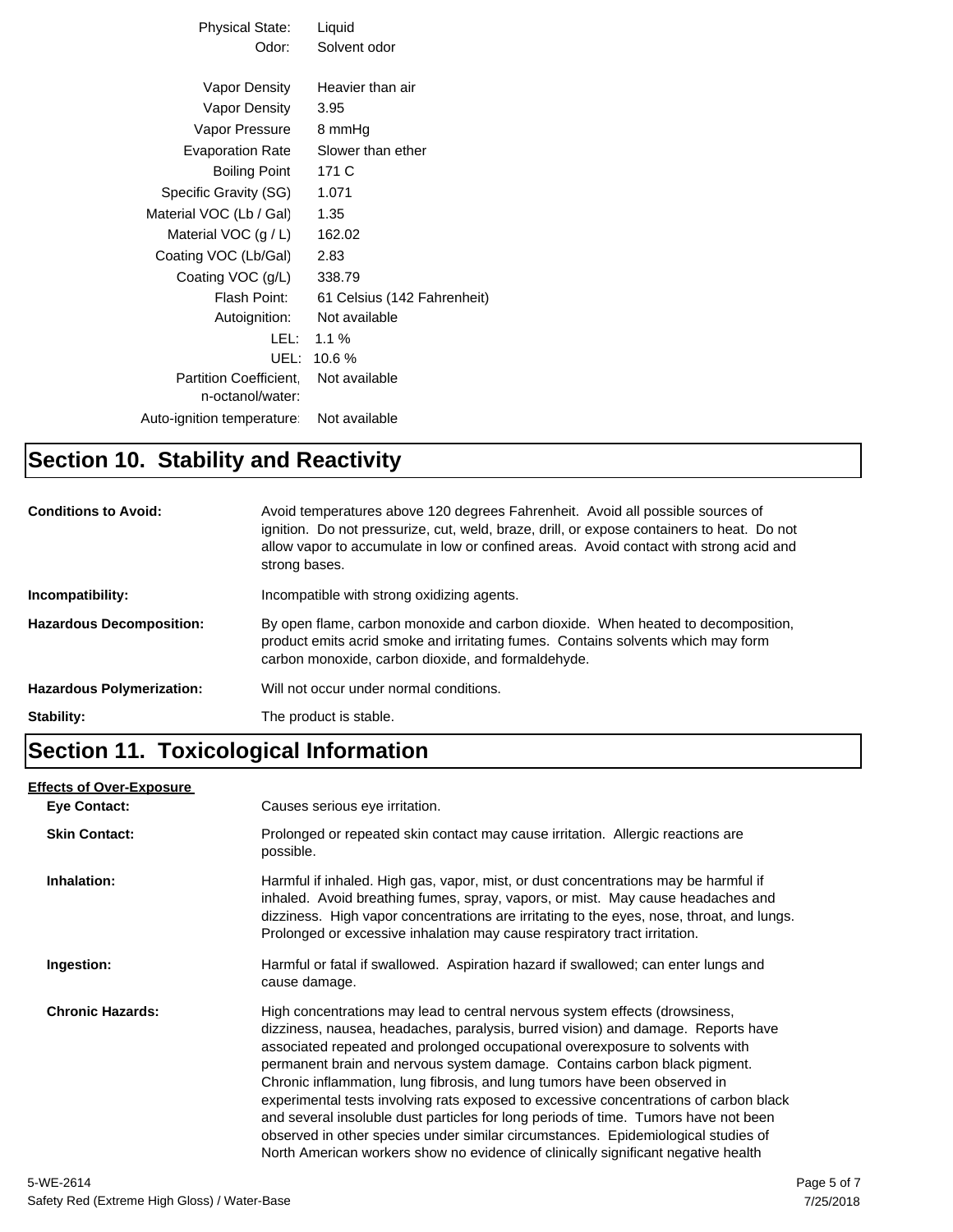|                                 | effects from occupational exposure to carbon black. Carbon black is listed as a Group<br>2B - Possibly Carcinogenic to Humans, by IARC and is proposed to be listed as A4 -<br>Not Classified as a Human Carcinogen by the American Conference of Governmental<br>Industrial Hygienists. Significant exposure is unlikely during typical application of this<br>product by roller or brush. Risk of overexposure depends on the duration and level of<br>exposure to dust from such processes as repeated sanding of dried surfaces, or<br>inhalation of spray mist, and the actual concentration of carbon black in the product<br>formula.                                                                                                        |
|---------------------------------|-----------------------------------------------------------------------------------------------------------------------------------------------------------------------------------------------------------------------------------------------------------------------------------------------------------------------------------------------------------------------------------------------------------------------------------------------------------------------------------------------------------------------------------------------------------------------------------------------------------------------------------------------------------------------------------------------------------------------------------------------------|
| <b>Primary Routes of Entry:</b> | Product contains titanium dioxide, which is listed as a Group 2B - Possibly<br>Carcinogenic to Humans by IARC. No significant exposure to titanium dioxide is<br>anticipated while using this product, in which titanium dioxide is bound to other<br>materials including resin and other pigments, during brush or rolling application.<br>Overexposure risks depend on duration and level of exposure to dust, such as from<br>repeated sanding of this product's dried film, or inhalation of spray mist, and the actual<br>concentration of titanium dioxide in the product formula. For additional information,<br>refer to IARC Monograph, Volume 93, 2010.<br>Eye contact, ingestion, inhalation, absorption through the skin, skin contact. |
| <b>Acute Toxicity Values:</b>   | Acute effects of this product have not been tested. Available data on individual<br>components, if any, will be listed below.                                                                                                                                                                                                                                                                                                                                                                                                                                                                                                                                                                                                                       |

#### **Section 12. Ecological Information**

| Product is a mixture of listed components.<br><b>Ecological Information:</b> |  |
|------------------------------------------------------------------------------|--|
|------------------------------------------------------------------------------|--|

#### **Section 13. Disposal Information**

**Disposal Considerations:** The generation of waste should be avoided or minimized wherever possible. Disposal of this product, solutions, and any by-products should at all times comply with relevant environmental protection regulations and waste disposal regulations, in addition to any local or regional restrictions which may be in effect. Surplus and non-recyclable products should be disposed of via a licensed waste disposal contractor. Waste should not be disposed of untreated to the sewer unless fully compliant with the requirements of all authorities with jurisdiction. Waste packaging should be recycled whenever possible. Incineration or landfill should only be considered when recycling is not feasible. Take care when handling empty containers as they may retain some residual product. Vapor from residue may create a flammable or explosive atmosphere within the used container. Do not expose empty containers to heat or sparks, and do not weld, cut, or grind used containers unless they have been thoroughly cleaned. Avoid contact of spilled material with soil, waterways, drains, and sewer systems.

#### **Section 14. Transport Information**

|                                | Domestic (US DOT)                                                                                                                                                                                                                                                          | <b>International (IMDG)</b> | Air (IATA)    | Canada (TDG)  |
|--------------------------------|----------------------------------------------------------------------------------------------------------------------------------------------------------------------------------------------------------------------------------------------------------------------------|-----------------------------|---------------|---------------|
| <b>UN Number:</b>              | Not Regulated                                                                                                                                                                                                                                                              | Not Regulated               | Not Regulated | Not Regulated |
| <b>UN Shipping Name:</b>       |                                                                                                                                                                                                                                                                            |                             |               | -             |
| <b>Hazard Class:</b>           | $\overline{\phantom{0}}$                                                                                                                                                                                                                                                   | $\overline{\phantom{0}}$    |               | ۰             |
| <b>Packing Group:</b>          | $\overline{\phantom{a}}$                                                                                                                                                                                                                                                   | $\overline{\phantom{0}}$    |               | -             |
| <b>Limited Quantity:</b>       |                                                                                                                                                                                                                                                                            |                             |               | -             |
| <b>Special Considerations:</b> | The presence of a shipping description for a particular mode of transport does not<br>indicate that the product is packaged suitably for that mode of transport. All packaging<br>should be reviewed for suitability prior to shipment, so that compliance with applicable |                             |               |               |

regulations can be ensured. Compliance with all applicable regulations is the sole responsibility of the person offering the product for transport. Persons loading and unloading dangerous goods should be trained in all the risks associated with the substances at hand, and on all actions to be taken in case of an emergency situation.